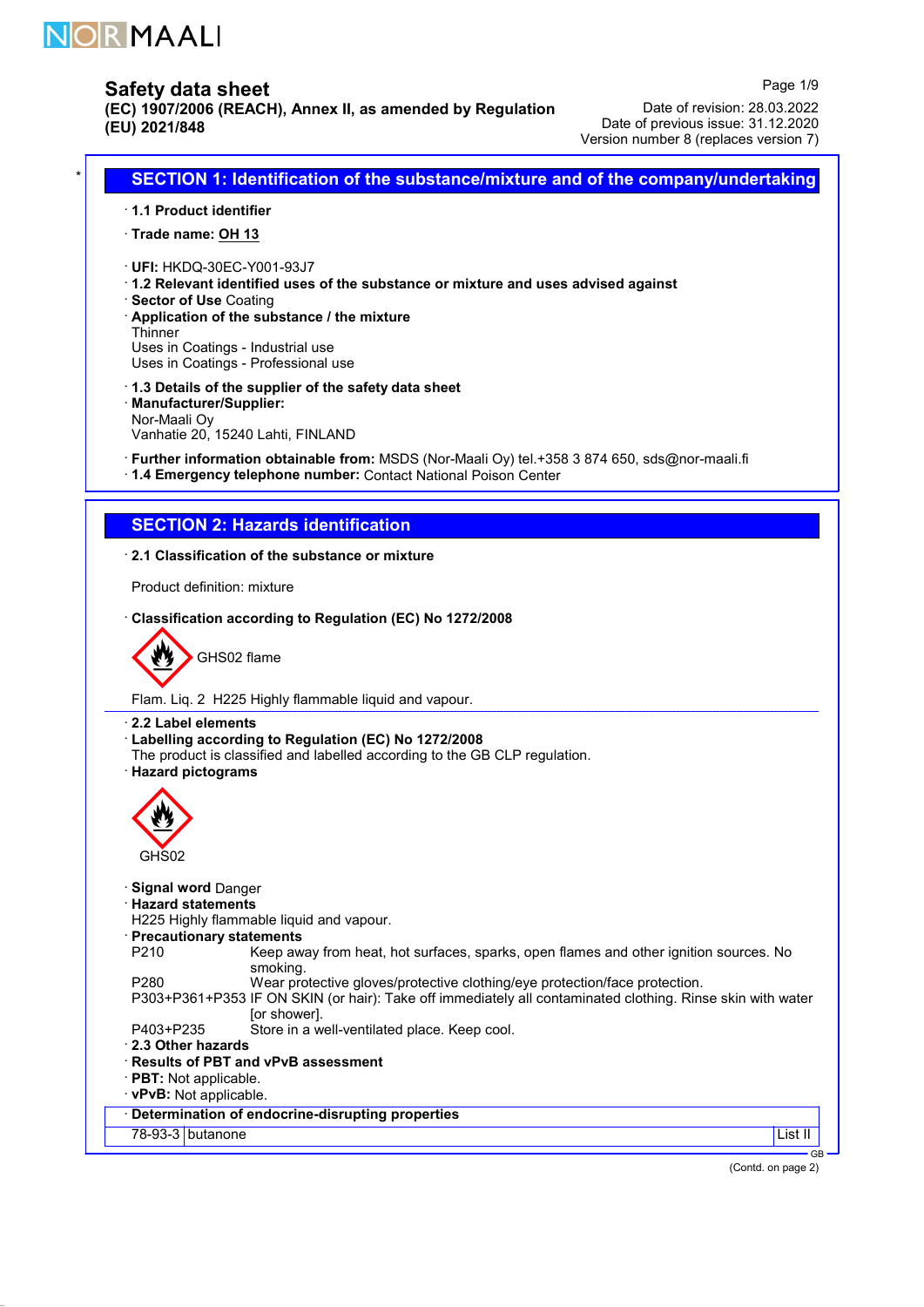

(EC) 1907/2006 (REACH), Annex II, as amended by Regulation (EU) 2021/848

Date of revision: 28.03.2022 Date of previous issue: 31.12.2020 Version number 8 (replaces version 7)

### Trade name: OH 13

(Contd. of page 1)

Page 2/9

| <b>SECTION 3: Composition/information on ingredients</b> |
|----------------------------------------------------------|
|                                                          |

· 3.2 Mixtures

· Description: Mixture of substances listed below with nonhazardous additions.

| CAS: 64-17-5<br>ethanol<br>EINECS: 200-578-6<br>Flam. Liq. 2, H225<br>Reg.nr.: 01-2119457610-43-                                               | $50 - 98%$ |
|------------------------------------------------------------------------------------------------------------------------------------------------|------------|
|                                                                                                                                                |            |
| CAS: 67-63-0<br>propan-2-ol<br>EINECS: 200-661-7<br>Flam. Lig. 2, H225; Eye Irrit. 2, H319; STOT SE 3, H336<br>Reg.nr.: 01-2119457558-25-      | $1 - 2.5%$ |
| CAS: 78-93-3<br>butanone<br>EINECS: 201-159-0<br>Flam. Liq. 2, H225; Eye Irrit. 2, H319; STOT SE 3, H336, EUH066<br>Reg.nr.: 01-2119457290-43- | $1 - 2.5%$ |

· Additional information: For the wording of the listed hazard phrases refer to section 16.

### SECTION 4: First aid measures

#### · 4.1 Description of first aid measures

### · General information:

Never give anything by mouth or induce vomiting to an unconscious person or a person who has convulsions. · After inhalation:

Remove person exposed to excessive solvent concentrations to fresh air, keep patient warm and at rest. If breathing is irregular, call national emergency number, if needed start giving artificial respiration and seek medical advice.

· After skin contact:

Remove contamined clothing. Wash skin thoroughly with soap and water and apply skin cream.

· After eye contact:

Check for and remove any contact lenses. Immediately flush eyes with running water for at least 15 minutes, keeping eyelids open.

After swallowing:

If swallowed, seek medical advice immediately and show the container or label. Keep person warm and at rest. Do not induce vomiting.

- · Information for doctor: Treatment according to symptoms.
- · 4.2 Most important symptoms and effects, both acute and delayed
- No further relevant information available.
- · 4.3 Indication of any immediate medical attention and special treatment needed
- No further relevant information available.

## SECTION 5: Firefighting measures

- · 5.1 Extinguishing media
- · Suitable extinguishing agents: Alcohol resistant foam, CO₂, powders, water spray.
- · For safety reasons unsuitable extinguishing agents: Water with full jet
- · 5.2 Special hazards arising from the substance or mixture No further relevant information available.
- · 5.3 Advice for firefighters

Evacuate people from danger area and deny access to area. Remove containers from danger area and try to cool containers which cannot be removed safely.

· Protective equipment: Compressed air respirator and protective clothing.

### SECTION 6: Accidental release measures

### · 6.1 Personal precautions, protective equipment and emergency procedures

No flares, smoking or flames in hazard area. Avoid breathing vapour or mist. Provide adequate ventilation. Wear appropriate respirator when ventilation is inadequate. Put on appropriate personal protective equipment.

(Contd. on page 3) GB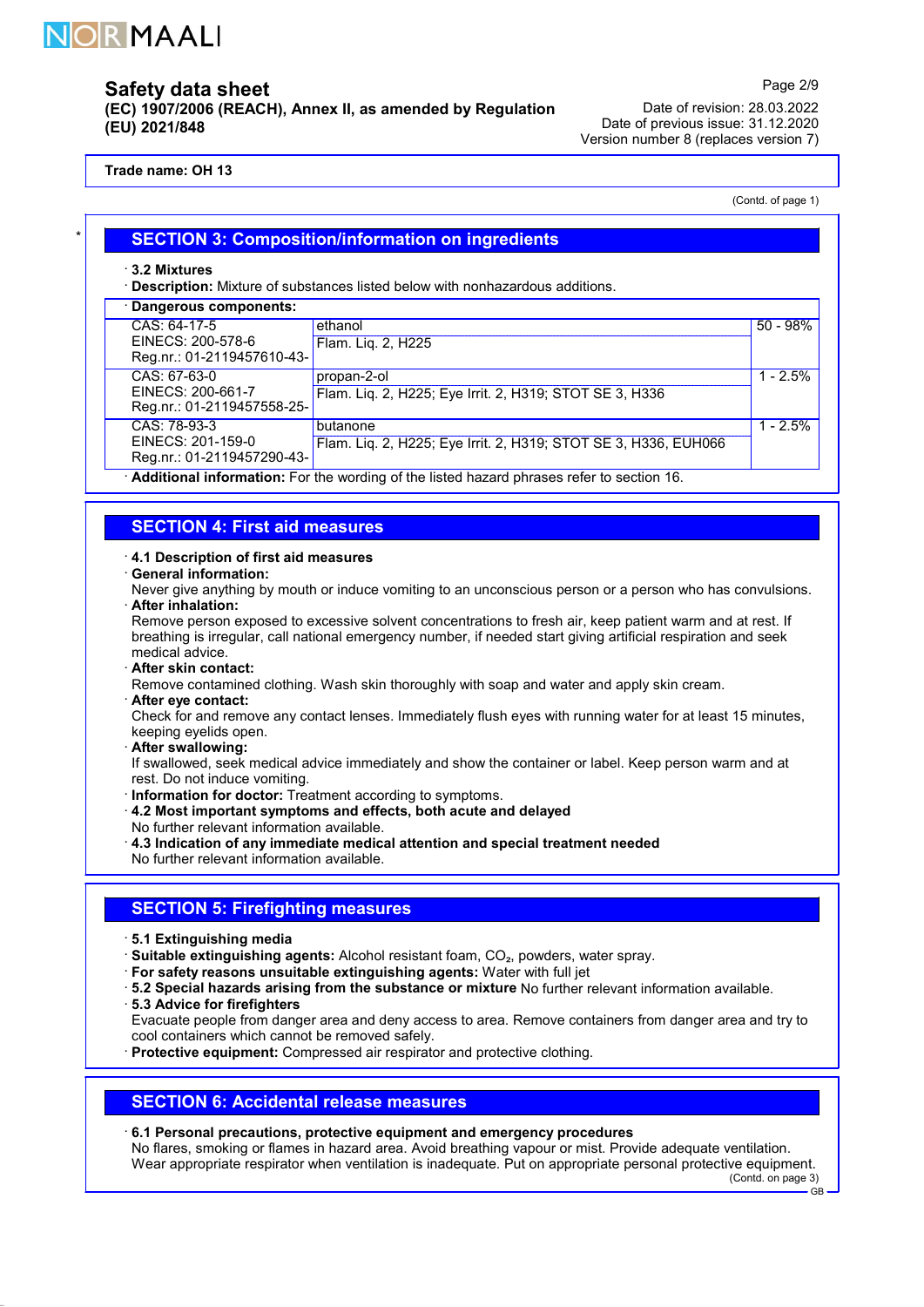

(EC) 1907/2006 (REACH), Annex II, as amended by Regulation (EU) 2021/848

Date of revision: 28.03.2022 Date of previous issue: 31.12.2020 Version number 8 (replaces version 7)

### Trade name: OH 13

#### · 6.2 Environmental precautions:

(Contd. of page 2)

GB

Page 3/9

- Avoid dispersal of spilt material and runoff and contact with soil, waterways, drains and sewers. Inform the relevant authorities if the product has caused environmental pollution (sewers, waterways, soil or air).
- · 6.3 Methods and material for containment and cleaning up:
- Absorb liquid components with liquid-binding material (sand, peat or other absorbent material). Ensure adequate ventilation.
- · 6.4 Reference to other sections
- See Section 7 for information on safe handling.
- See Section 8 for information on personal protection equipment.
- See Section 13 for disposal information.

# SECTION 7: Handling and storage

#### · 7.1 Precautions for safe handling

Vapours are heavier than air and may spread along floors. Vapours may form explosive mixtures with air. Prevent the creation of flammable or explosive concentrations of vapours in air and avoid vapour concentrations higher than the occupational exposure limits. In addition, the product should only be used in areas from which all naked lights and other sources of ignition have been excluded. Electrical equipment should be protected to the appropriate standard. To dissipate static electricity during transfer, earth drum and connect to receiving container with bonding strap. Operators should wear antistatic footwear and clothing and floors should be of the conducting type. Keep container tightly closed. Keep away from heat, sparks and flame. No sparking tools should be used. Avoid contact with skin and eyes. Avoid the inhalation of dust, particulates, spray or mist arising from the application of this preparation. Avoid inhalation of dust from sanding. Eating, drinking and smoking should be prohibited in areas where this material is handled, stored and processed. Put on appropriate personal protective equipment (see section 8). Never use pressure to empty. Container is not a pressure vessel. Always keep in containers made from the same material as the original one.Comply with the health and safety at work laws.

When operators, whether spraying or not, have to work inside the spray booth, ventilation is unlikely to be sufficient to control particulates and solvent vapour in all cases. In such circumstances they should wear a compressed air-fed respirator during the spraying process and until such time as the particulates and solvent vapour concentration has fallen below the exposure limits.

#### · Information about fire - and explosion protection:

Vapours are heavier than air and may spread along floors. Vapours may form explosive mixtures with air.

- · 7.2 Conditions for safe storage, including any incompatibilities
- · Storage:
- · Requirements to be met by storerooms and receptacles:

Store in accordance with local regulations. Observe label precautions. Store in a dry, cool and well-ventilated area. Keep away from heat and direct sunlight. Keep away from sources of ignition. Keep away from: oxidising agents, strong alkalis, strong acids. No smoking. Prevent unauthorised access. Containers that have been opened must be carefully resealed and kept upright to prevent leakage. Do not empty into drains.

- · Information about storage in one common storage facility: Not required.
- · Further information about storage conditions: Keep container tightly sealed.
- · 7.3 Specific end use(s) No further relevant information available.

# **SECTION 8: Exposure controls/personal protection**

| 8.1 Control parameters                                                                                         |  |
|----------------------------------------------------------------------------------------------------------------|--|
| · Ingredients with limit values that require monitoring at the workplace:                                      |  |
| 64-17-5 ethanol                                                                                                |  |
| HTP Short-term value: $2500 \text{ mg/m}^3$ , 1300 ppm<br>Long-term value: 1900 mg/m <sup>3</sup> , 1000 ppm   |  |
| 67-63-0 propan-2-ol                                                                                            |  |
| HTP Short-term value: 620 mg/m <sup>3</sup> , 250 ppm<br>Long-term value: 500 mg/m <sup>3</sup> , 200 ppm      |  |
| 78-93-3 butanone                                                                                               |  |
| HTP Short-term value: $300 \text{ mg/m}^3$ , 100 ppm<br>Long-term value: 60 mg/m <sup>3</sup> , 20 ppm<br>skin |  |
| (Contd. on page 4                                                                                              |  |
|                                                                                                                |  |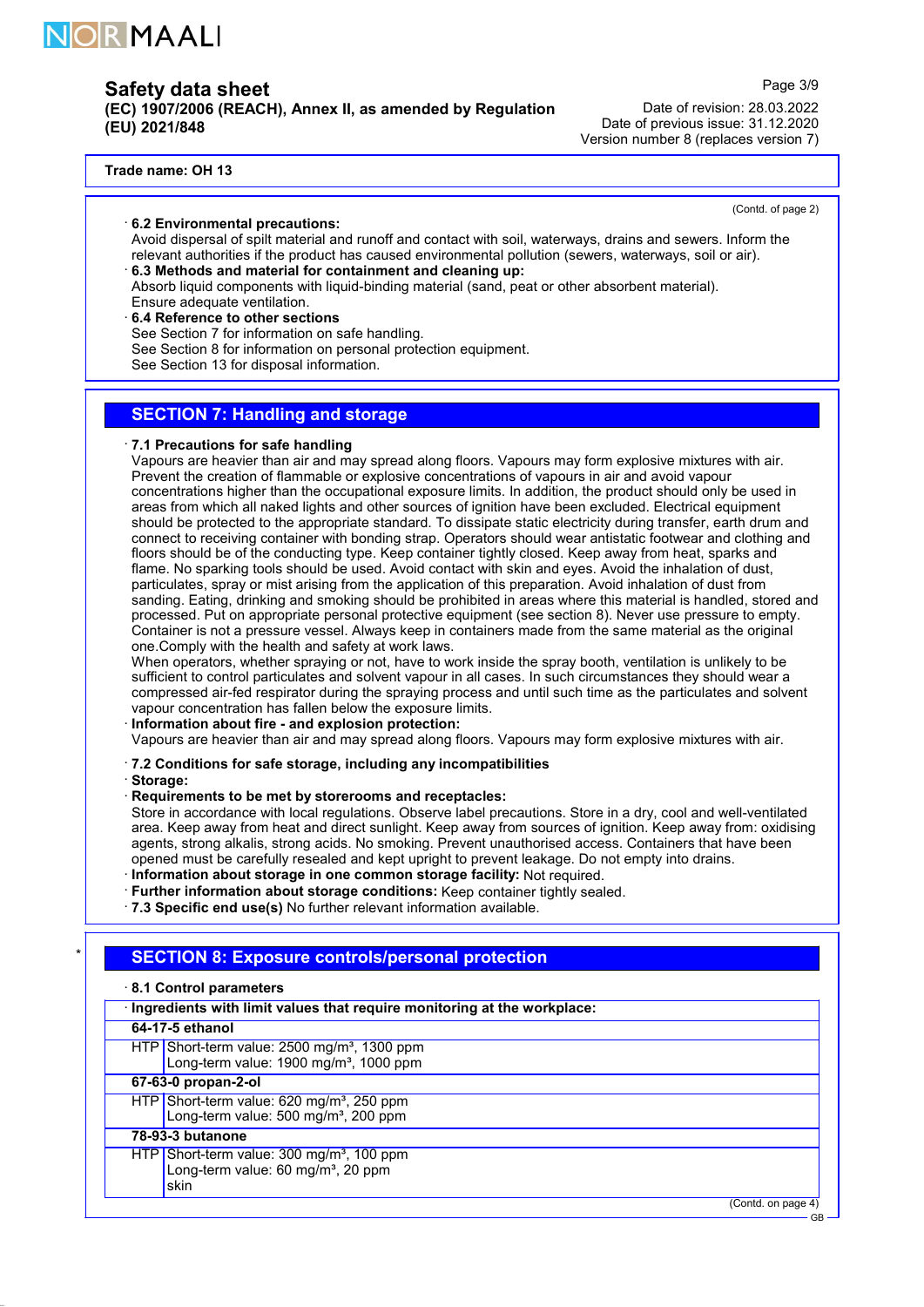

(EC) 1907/2006 (REACH), Annex II, as amended by Regulation (EU) 2021/848

Date of revision: 28.03.2022 Date of previous issue: 31.12.2020 Version number 8 (replaces version 7)

Trade name: OH 13

|              |                                                 |                                                                                                                                                                                                             | (Contd. of page 3) |
|--------------|-------------------------------------------------|-------------------------------------------------------------------------------------------------------------------------------------------------------------------------------------------------------------|--------------------|
| <b>DNELs</b> |                                                 |                                                                                                                                                                                                             |                    |
|              | 64-17-5 ethanol                                 |                                                                                                                                                                                                             |                    |
| Dermal       |                                                 | DNEL 343 mg/kg bw/day (Workers - Long-term systemic effects)                                                                                                                                                |                    |
|              |                                                 | Inhalative DNEL 950 mg/m3 (Workers - Long-term systemic effects)                                                                                                                                            |                    |
|              | 67-63-0 propan-2-ol                             |                                                                                                                                                                                                             |                    |
| Dermal       |                                                 | DNEL 888 mg/kg bw/day (Workers - Long-term systemic effects)                                                                                                                                                |                    |
|              |                                                 | Inhalative   DNEL   500 mg/m3 (Workers - Long-term systemic effects)                                                                                                                                        |                    |
|              | 78-93-3 butanone                                |                                                                                                                                                                                                             |                    |
| Dermal       |                                                 | DNEL 1,161 mg/kg bw/day (Workers - Long-term systemic effects)                                                                                                                                              |                    |
|              |                                                 | Inhalative DNEL 600 mg/m3 (Workers - Long-term systemic effects)                                                                                                                                            |                    |
| · PNECs      |                                                 |                                                                                                                                                                                                             |                    |
|              | 64-17-5 ethanol                                 |                                                                                                                                                                                                             |                    |
|              |                                                 | PNEC 0.96 mg/L (Freshwater)                                                                                                                                                                                 |                    |
|              |                                                 | 0.79 mg/L (Marine water)                                                                                                                                                                                    |                    |
|              |                                                 | 580 mg/L (Sewage treatment)                                                                                                                                                                                 |                    |
|              |                                                 | PNEC 3.6 mg/kg dwt (Fresh water sediment)                                                                                                                                                                   |                    |
|              |                                                 | 2.9 mg/kg dwt (Marine water sediment)                                                                                                                                                                       |                    |
|              |                                                 | PNEC 380 - 720 mg/kg (Secondary Poisoning)                                                                                                                                                                  |                    |
|              | 0.63 mg/kg (Soil)                               |                                                                                                                                                                                                             |                    |
|              | 67-63-0 propan-2-ol                             |                                                                                                                                                                                                             |                    |
|              |                                                 | PNEC 140.9 mg/L (Freshwater)                                                                                                                                                                                |                    |
|              |                                                 | 140.9 mg/L (Marine water)                                                                                                                                                                                   |                    |
|              |                                                 | 2,251 mg/L (Sewage treatment)                                                                                                                                                                               |                    |
|              |                                                 | PNEC 552 mg/kg dwt (Fresh water sediment)                                                                                                                                                                   |                    |
|              |                                                 | 552 mg/kg dwt (Marine water sediment)                                                                                                                                                                       |                    |
|              |                                                 | PNEC 160 mg/kg (Secondary Poisoning)                                                                                                                                                                        |                    |
|              | 28 mg/kg (Soil)                                 |                                                                                                                                                                                                             |                    |
|              | 78-93-3 butanone<br>PNEC 55.8 mg/L (Freshwater) |                                                                                                                                                                                                             |                    |
|              |                                                 |                                                                                                                                                                                                             |                    |
|              |                                                 | 55.8 mg/L (Marine water)<br>709 mg/L (Sewage treatment)                                                                                                                                                     |                    |
|              |                                                 | PNEC 284.74 mg/kg dwt (Fresh water sediment)                                                                                                                                                                |                    |
|              |                                                 | 284.7 mg/kg dwt (Marine water sediment)                                                                                                                                                                     |                    |
|              |                                                 | PNEC 1,000 mg/kg (Secondary Poisoning)                                                                                                                                                                      |                    |
|              | 22.5 mg/kg (Soil)                               |                                                                                                                                                                                                             |                    |
|              | · Additional information:                       |                                                                                                                                                                                                             |                    |
|              |                                                 | The information is based on the valid lists at the time of manufacture (Finland 654/2020).                                                                                                                  |                    |
|              |                                                 |                                                                                                                                                                                                             |                    |
|              | $\cdot$ 8.2 Exposure controls                   | Appropriate engineering controls No further data; see item 7.                                                                                                                                               |                    |
|              |                                                 | Individual protection measures, such as personal protective equipment                                                                                                                                       |                    |
|              |                                                 | <b>General protective and hygienic measures:</b>                                                                                                                                                            |                    |
|              |                                                 | Provide adequate ventilation. Where reasonably practicable, this should be achieved by the use of local                                                                                                     |                    |
|              |                                                 | exhaust ventilation and good general extraction. If these are not sufficient to maintain concentrations of<br>particulates and solvent vapours below the HTP, suitable respiratory protection must be worn. |                    |
|              | <b>Respiratory protection:</b>                  |                                                                                                                                                                                                             |                    |
|              |                                                 | If ventilation is insufficient or if workers are exposed to concentrations above the exposure limit they must use                                                                                           |                    |
|              |                                                 | half- or full mask with gas filter A (brown, organic substances), and when grinding P2 (IIb) -type dust filter.                                                                                             |                    |
|              |                                                 | Mask with combined filter (gas & dust) A2-P2 must be used when spraying. In the continuous long-term work it                                                                                                |                    |
| or such).    |                                                 | is recommended to use motored air protector or separative protector (fresh air hood or compressed air hood                                                                                                  |                    |
|              |                                                 |                                                                                                                                                                                                             | (Contd. on page 5) |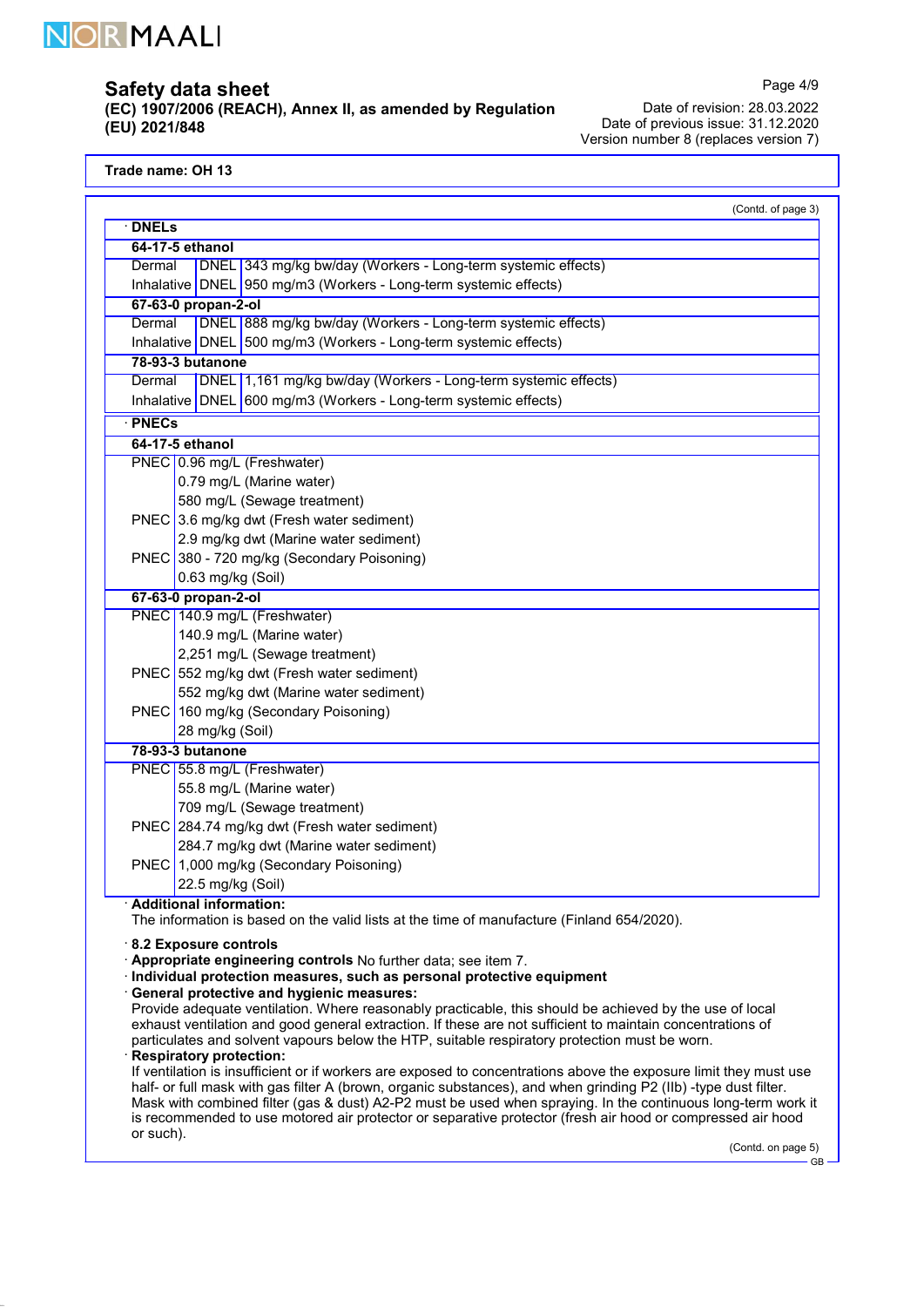

(EC) 1907/2006 (REACH), Annex II, as amended by Regulation (EU) 2021/848

Date of revision: 28.03.2022 Date of previous issue: 31.12.2020 Version number 8 (replaces version 7)

(Contd. of page 4)

Page 5/9

### · Hand protection



Protective gloves

- Selection of the glove material on consideration of the penetration times, rates of diffusion and the degradation **Material of gloves**
- Wear suitable gloves tested to EN374.
- May be used, gloves(breakthrough time) 4 8 hours: butyl rubber, nitrile rubber
- · Penetration time of glove material
- The exact break through time has to be found out by the manufacturer of the protective gloves and has to be observed.
- · Eye/face protection



Tightly sealed goggles

The eye flushing device should be located near the the paint work area. **Body protection:** Protective work clothing

## **SECTION 9: Physical and chemical properties**

| · 9.1 Information on basic physical and chemical properties |                                   |  |  |
|-------------------------------------------------------------|-----------------------------------|--|--|
| <b>General Information</b>                                  |                                   |  |  |
| · Colour:                                                   | Colourless                        |  |  |
| · Odour:                                                    | Characteristic                    |  |  |
| Odour threshold:                                            | Not determined.                   |  |  |
| Melting point/freezing point:                               | $-114.5 °C$                       |  |  |
| Boiling point or initial boiling point and boiling          |                                   |  |  |
| range                                                       | 78 °C (64-17-5 ethanol)           |  |  |
| · Flammability                                              | Not applicable.                   |  |  |
| <b>Lower and upper explosion limit</b>                      |                                   |  |  |
| · Lower:                                                    | 3.5 Vol % (64-17-5 ethanol)       |  |  |
| · Upper:                                                    | 15 Vol % (64-17-5 ethanol)        |  |  |
| · Flash point:                                              | < 23 °C                           |  |  |
| · Ignition temperature:                                     | 425 °C (64-17-5 ethanol)          |  |  |
| Decomposition temperature:                                  | Not determined.                   |  |  |
| ∙ pH                                                        | Not determined.                   |  |  |
| · Viscosity:                                                |                                   |  |  |
| <b>Kinematic viscosity</b>                                  | Not determined.                   |  |  |
| Dynamic at 20 °C:                                           | 1.2 mPas                          |  |  |
| · Solubility                                                |                                   |  |  |
| water:                                                      | Not miscible or difficult to mix. |  |  |
| · Partition coefficient n-octanol/water (log value)         | Not determined.                   |  |  |
| Vapour pressure at 20 °C:                                   | 59 hPa (64-17-5 ethanol)          |  |  |
| · Density and/or relative density                           |                                   |  |  |
| Density at 20 °C:                                           | $0.8$ g/cm <sup>3</sup>           |  |  |
| · Relative density                                          | Not determined.                   |  |  |
| · Vapour density                                            | Not determined.                   |  |  |
| 9.2 Other information                                       |                                   |  |  |
|                                                             |                                   |  |  |
| Appearance:                                                 |                                   |  |  |
| · Form:                                                     | Fluid                             |  |  |
| · Important information on protection of health and         |                                   |  |  |
| environment, and on safety.                                 |                                   |  |  |
| · Auto-ignition temperature:                                | Product is not selfigniting.      |  |  |
|                                                             | (Contd. on page 6)                |  |  |
|                                                             | <b>GB</b>                         |  |  |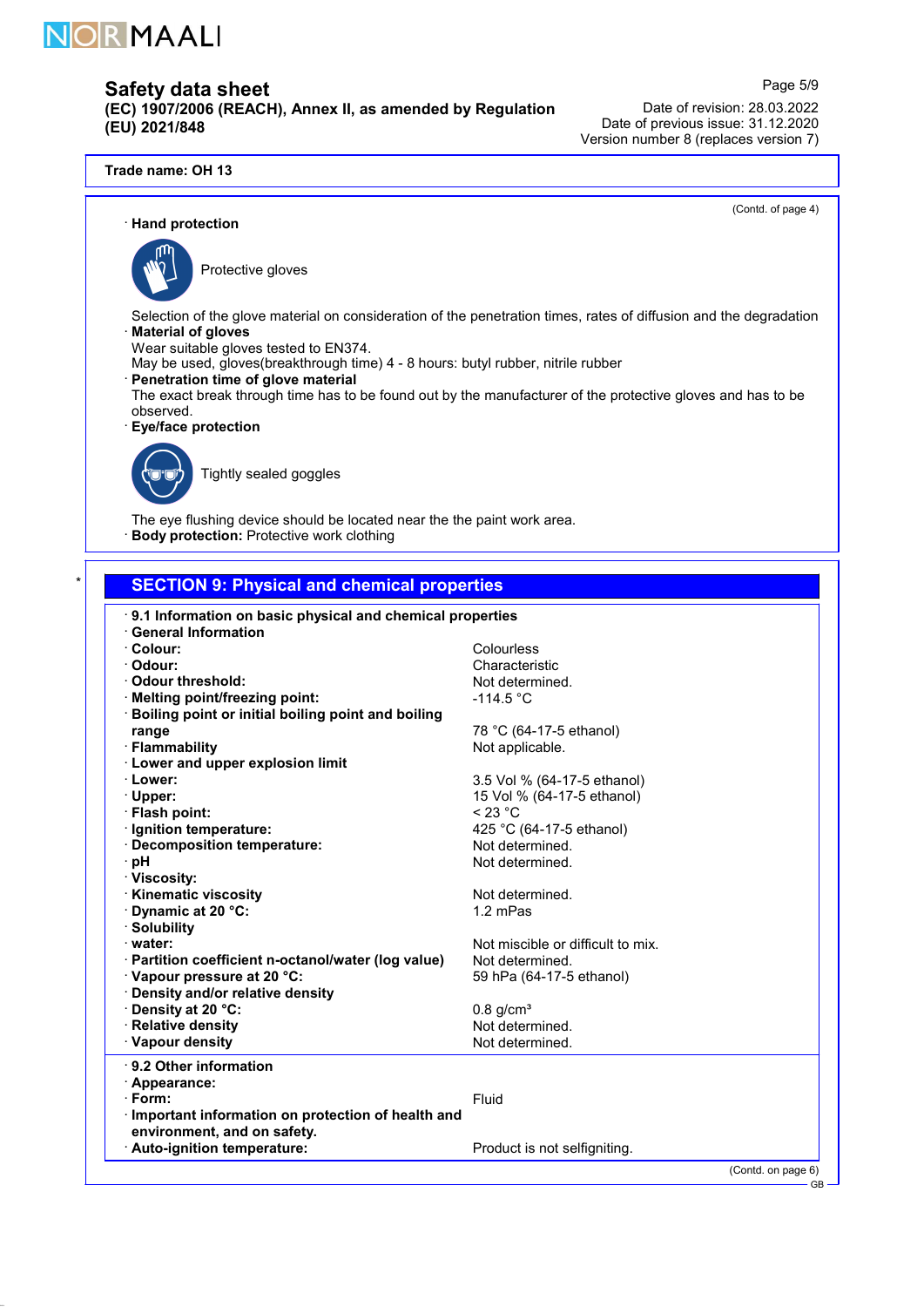

(EC) 1907/2006 (REACH), Annex II, as amended by Regulation (EU) 2021/848

Date of revision: 28.03.2022 Date of previous issue: 31.12.2020 Version number 8 (replaces version 7)

Trade name: OH 13

|                                                    | (Contd. of page 5)                                                                             |
|----------------------------------------------------|------------------------------------------------------------------------------------------------|
| <b>Explosive properties:</b>                       | Product is not explosive. However, formation of<br>explosive air/vapour mixtures are possible. |
| <b>Change in condition</b>                         |                                                                                                |
| <b>Evaporation rate</b>                            | Not determined.                                                                                |
| Information with regard to physical hazard classes |                                                                                                |
| <b>Explosives</b>                                  | Void                                                                                           |
| · Flammable gases                                  | Void                                                                                           |
| · Aerosols                                         | Void                                                                                           |
| <b>Oxidising gases</b>                             | Void                                                                                           |
| <b>Gases under pressure</b>                        | Void                                                                                           |
| <b>Flammable liquids</b>                           |                                                                                                |
| Highly flammable liquid and vapour.                |                                                                                                |
| <b>Flammable solids</b>                            | Void                                                                                           |
| ⋅ Self-reactive substances and mixtures            | Void                                                                                           |
| · Pyrophoric liquids                               | Void                                                                                           |
| · Pyrophoric solids                                | Void                                                                                           |
| · Self-heating substances and mixtures             | Void                                                                                           |
| Substances and mixtures, which emit flammable      |                                                                                                |
| gases in contact with water                        | Void                                                                                           |
| <b>Oxidising liquids</b>                           | Void                                                                                           |
| <b>Oxidising solids</b>                            | Void                                                                                           |
| Organic peroxides                                  | Void                                                                                           |
| Corrosive to metals                                | Void                                                                                           |
| <b>Desensitised explosives</b>                     | Void                                                                                           |

# **SECTION 10: Stability and reactivity**

· 10.1 Reactivity No specific test data related to reactivity available for this product or its ingredients.

· 10.2 Chemical stability

· Thermal decomposition / conditions to be avoided: No decomposition if used according to specifications.

· 10.3 Possibility of hazardous reactions

Under normal conditions of storage and use, hazardous decomposition products should not be produced. · 10.4 Conditions to avoid

Keep away from the following materials to prevent strong exothermic reactions: oxidising agents, strong alkalis, strong acids.

· 10.5 Incompatible materials: No further relevant information available.

· 10.6 Hazardous decomposition products:

Under normal conditions of storage and use, hazardous decomposition products should not be produced.

# **SECTION 11: Toxicological information**

· 11.1 Information on hazard classes as defined in Regulation (EC) No 1272/2008

· Acute toxicity Based on available data, the classification criteria are not met.

| <b>LD/LC50 values relevant for classification:</b>                                                 |      |                                          |  |
|----------------------------------------------------------------------------------------------------|------|------------------------------------------|--|
| 64-17-5 ethanol                                                                                    |      |                                          |  |
| Oral                                                                                               | LD50 | 8,300 mg/kg (mouse)                      |  |
| Dermal                                                                                             | LD50 | 17,100 mg/kg (rabbit)                    |  |
|                                                                                                    |      | Inhalative LC50/4 h 117 - 125 mg/l (rat) |  |
| 67-63-0 propan-2-ol                                                                                |      |                                          |  |
| Oral                                                                                               | LD50 | 5,840 mg/kg (rat)                        |  |
| 78-93-3 butanone                                                                                   |      |                                          |  |
| Oral                                                                                               | LD50 | $> 2,000$ mg/kg (rat)                    |  |
| Dermal                                                                                             | LD50 | $> 5,000$ mg/kg (rabbit)                 |  |
| $\cdot$ Skin corrosion/irritation Based on available data, the classification criteria are not met |      |                                          |  |

· Skin corrosion/irritation Based on available data, the classification criteria are not met.

· Serious eye damage/irritation Based on available data, the classification criteria are not met.

(Contd. on page 7) GB

Page 6/9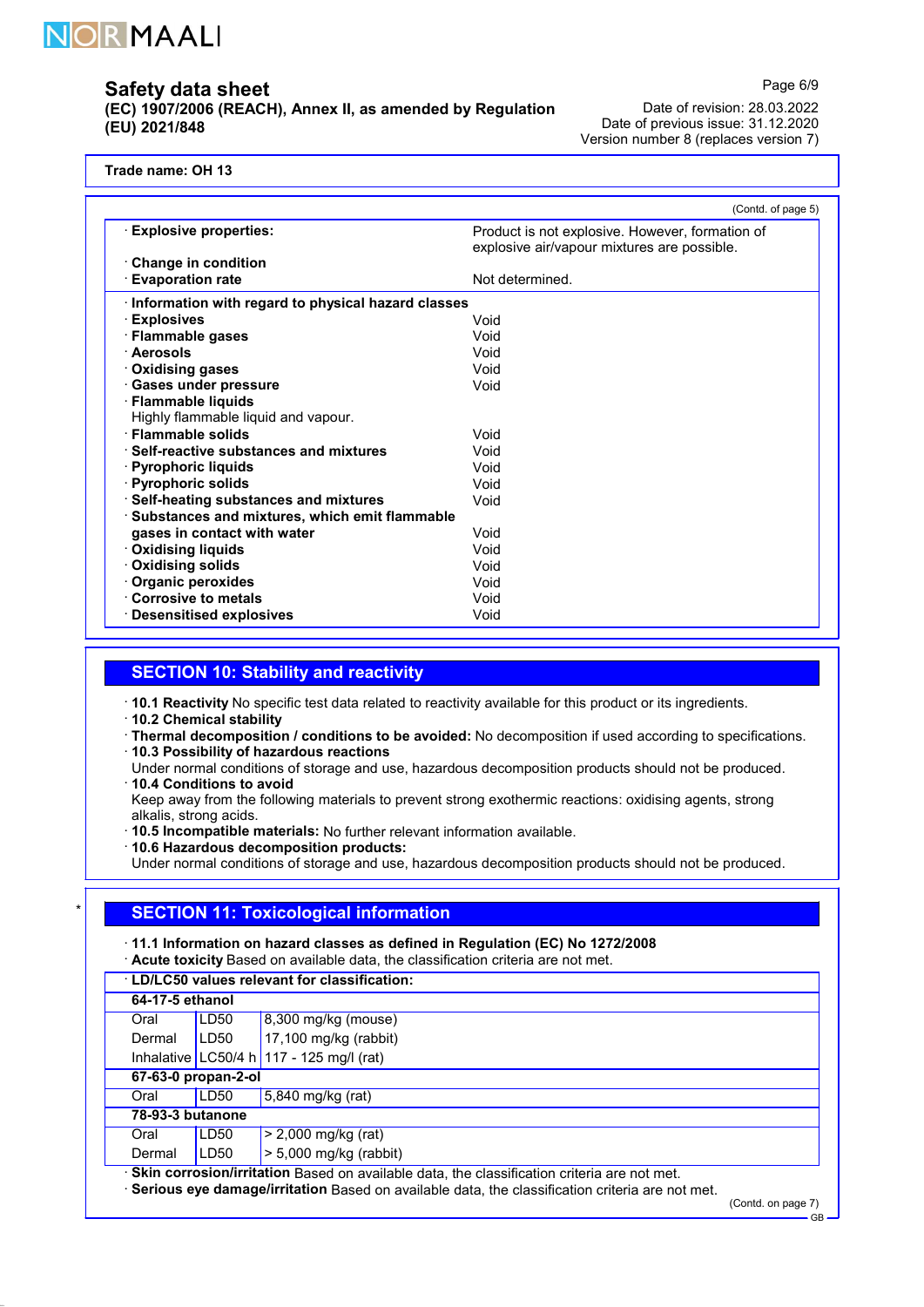

(EC) 1907/2006 (REACH), Annex II, as amended by Regulation (EU) 2021/848

Page 7/9

Date of revision: 28.03.2022 Date of previous issue: 31.12.2020 Version number 8 (replaces version 7)

#### Trade name: OH 13

- (Contd. of page 6) · Respiratory or skin sensitisation Based on available data, the classification criteria are not met.
- · Germ cell mutagenicity Based on available data, the classification criteria are not met.
- · Carcinogenicity Based on available data, the classification criteria are not met.
- · Reproductive toxicity Based on available data, the classification criteria are not met.
- · STOT-single exposure Based on available data, the classification criteria are not met.
- · STOT-repeated exposure Based on available data, the classification criteria are not met.
- · Aspiration hazard Based on available data, the classification criteria are not met.
- · Other information (about experimental toxicology):

Exposure to component solvent vapour concentrations in excess of the stated occupational exposure limit may result in adverse health effects such as mucous membrane and respiratory system irritation and adverse effects on the kidneys, liver and central nervous system. Solvents may cause some of the above effects by absorption through the skin. Symptoms and signs include headache, dizziness, fatigue, muscular weakness, drowsiness and, in extreme cases, loss of consciousness. Repeated or prolonged contact with the preparation may cause removal of natural fat from the skin, resulting in non-allergic contact dermatitis and absorption through the skin. If splashed in the eyes, the liquid may cause irritation and reversible damage. Swallowing may cause nausea, diarrhea, vomiting, gastro-intestinal irritation and chemical pneumonia.

· 11.2 Information on other hazards

**Endocrine disrupting properties** 

<u>78-93-3 butanone List II and the Capital School and the Capital School and the Capital School and List II</u>

## **SECTION 12: Ecological information**

· 12.1 Toxicity

|                                                                      | Aquatic toxicity:                          |  |  |
|----------------------------------------------------------------------|--------------------------------------------|--|--|
| 64-17-5 ethanol                                                      |                                            |  |  |
|                                                                      | 72-h EC50 275 mg/L (Algae)                 |  |  |
|                                                                      | 48-h EC50 10 mg/L (Daphnia magna)          |  |  |
|                                                                      | 96-h LC50   14.2 - 15.4 mg/L (Fish)        |  |  |
|                                                                      | 67-63-0 propan-2-ol                        |  |  |
|                                                                      | 96-h LC50 9.640 - 10.000 mg/L (Fish)       |  |  |
|                                                                      | 24-h EC50 10,000 mg/L (Daphnia magna)      |  |  |
| 78-93-3 butanone                                                     |                                            |  |  |
|                                                                      | 48-h EC50 308 - 5,091 mg/L (Daphnia magna) |  |  |
|                                                                      | 96-h LC50 2.993 - 3.2 mg/L (Fish)          |  |  |
|                                                                      | 96-h EC50 2,029 mg/L (Algae)               |  |  |
|                                                                      | 12.2 Persistence and degradability         |  |  |
|                                                                      | Biodegradability:                          |  |  |
| Ethanol: over 80%, 4 d (OECD TG 301)                                 |                                            |  |  |
| butanone: readily                                                    |                                            |  |  |
| $\cdot$ 12.3 Bioaccumulative potential Ethanol: LogPow = -0.35 (low) |                                            |  |  |
| . 12.4 Mobility in soil No further relevant information available.   |                                            |  |  |
| 12.5 Results of PBT and vPvB assessment                              |                                            |  |  |
| <b>DDT</b> , Not applicable                                          |                                            |  |  |

**PBT:** Not applicable.

· vPvB: Not applicable.

· 12.6 Endocrine disrupting properties For information on endocrine disrupting properties see section 11.

· 12.7 Other adverse effects No further relevant information available.

### SECTION 13: Disposal considerations

### · 13.1 Waste treatment methods

· Recommendation

Do not allow to enter drains or watercourses. Material and/or container must be disposed of as hazardous waste.

(Contd. on page 8)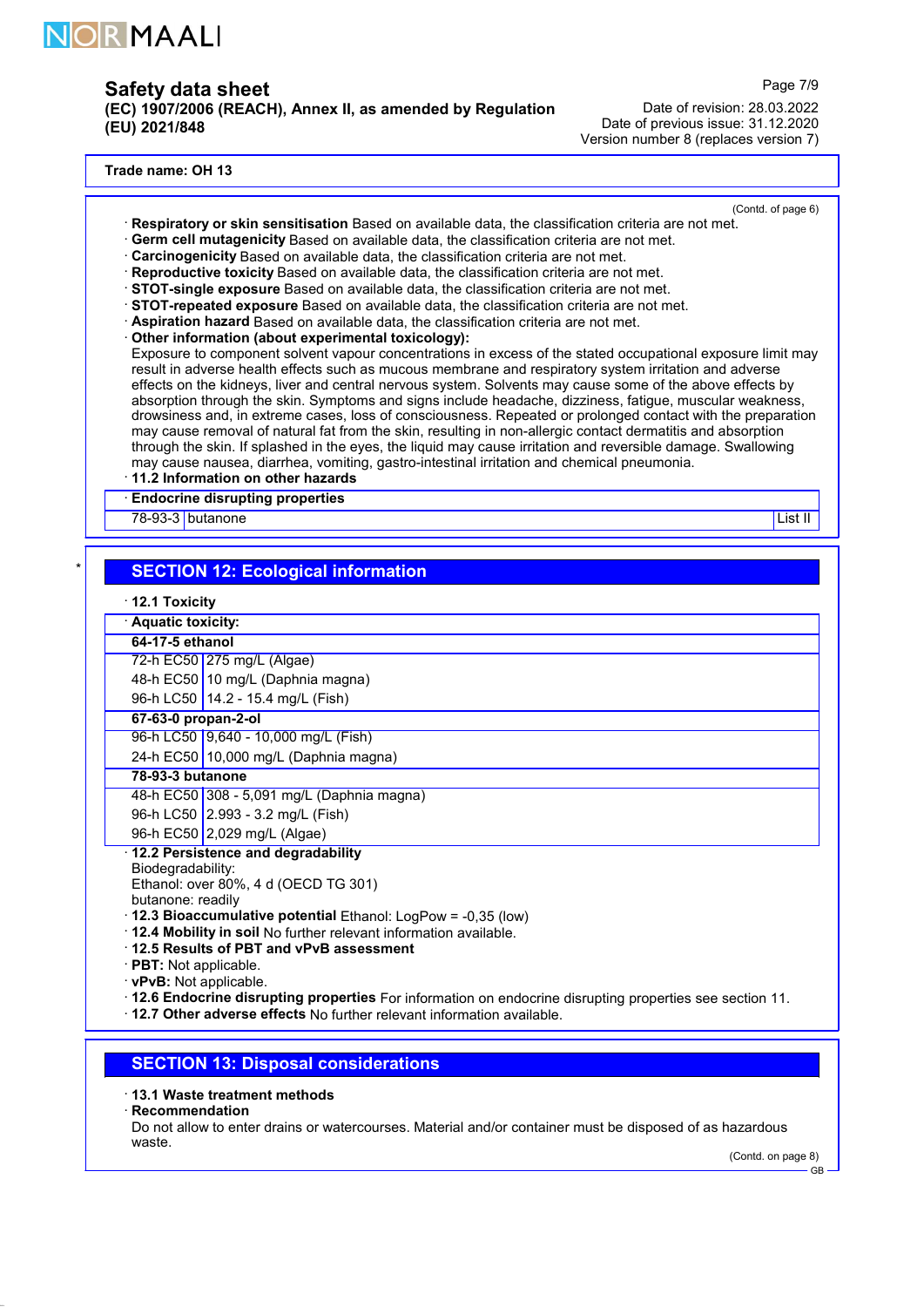

(EC) 1907/2006 (REACH), Annex II, as amended by Regulation (EU) 2021/848

Date of revision: 28.03.2022 Date of previous issue: 31.12.2020 Version number 8 (replaces version 7)

### Trade name: OH 13

(Contd. of page 7)

Page 8/9

### · European waste catalogue

08 01 11\* waste paint and varnish containing organic solvents or other hazardous substances

· Uncleaned packaging:

· Recommendation:

Empty, dry paint containers (hole made to the bottom) should be taken to collection centres for metallic paint packages. If this collecting/recycling centre doesn't exist, containers can be taken to a local dump pit. For more information contact your local waste disposal authorities or paint deliverer.

| <b>SECTION 14: Transport information</b>                                                                 |                                                 |  |
|----------------------------------------------------------------------------------------------------------|-------------------------------------------------|--|
| 14.1 UN number or ID number<br><b>ADR, IMDG, IATA</b>                                                    | UN1263                                          |  |
| 14.2 UN proper shipping name<br><b>ADR, IMDG, IATA</b>                                                   | <b>PAINT RELATED MATERIAL</b>                   |  |
| 14.3 Transport hazard class(es)                                                                          |                                                 |  |
| <b>ADR, IMDG, IATA</b>                                                                                   |                                                 |  |
|                                                                                                          |                                                 |  |
| · Class                                                                                                  | 3 Flammable liquids.                            |  |
| 14.4 Packing group<br><b>ADR, IMDG, IATA</b>                                                             | Ш                                               |  |
| 14.5 Environmental hazards:<br>· Marine pollutant:                                                       | <b>No</b>                                       |  |
| 14.6 Special precautions for user<br>· Hazard identification number (Kemler code):<br><b>EMS Number:</b> | Warning: Flammable liquids.<br>33<br>$F-E, S-E$ |  |
|                                                                                                          |                                                 |  |
| 14.7 Maritime transport in bulk according to IMO<br>instruments                                          | Not applicable.                                 |  |
| · Transport/Additional information:                                                                      |                                                 |  |
| ADR<br>· Limited quantities (LQ)<br>Transport category<br>· Tunnel restriction code                      | 5L<br>$\overline{2}$<br>D/E                     |  |
| <b>IMDG</b><br>· Limited quantities (LQ)                                                                 | 5L                                              |  |
| · UN "Model Regulation":                                                                                 | UN 1263 PAINT RELATED MATERIAL, 3, II           |  |

## SECTION 15: Regulatory information

· 15.1 Safety, health and environmental regulations/legislation specific for the substance or mixture

· Directive 2012/18/EU

· Named dangerous substances - ANNEX I None of the ingredients is listed.

· Seveso category

FLAMMABLE LIQUIDS

P5c FLAMMABLE LIQUIDS

· Qualifying quantity (tonnes) for the application of lower-tier requirements 5,000 t

· Qualifying quantity (tonnes) for the application of upper-tier requirements 50,000 t

(Contd. on page 9) GB